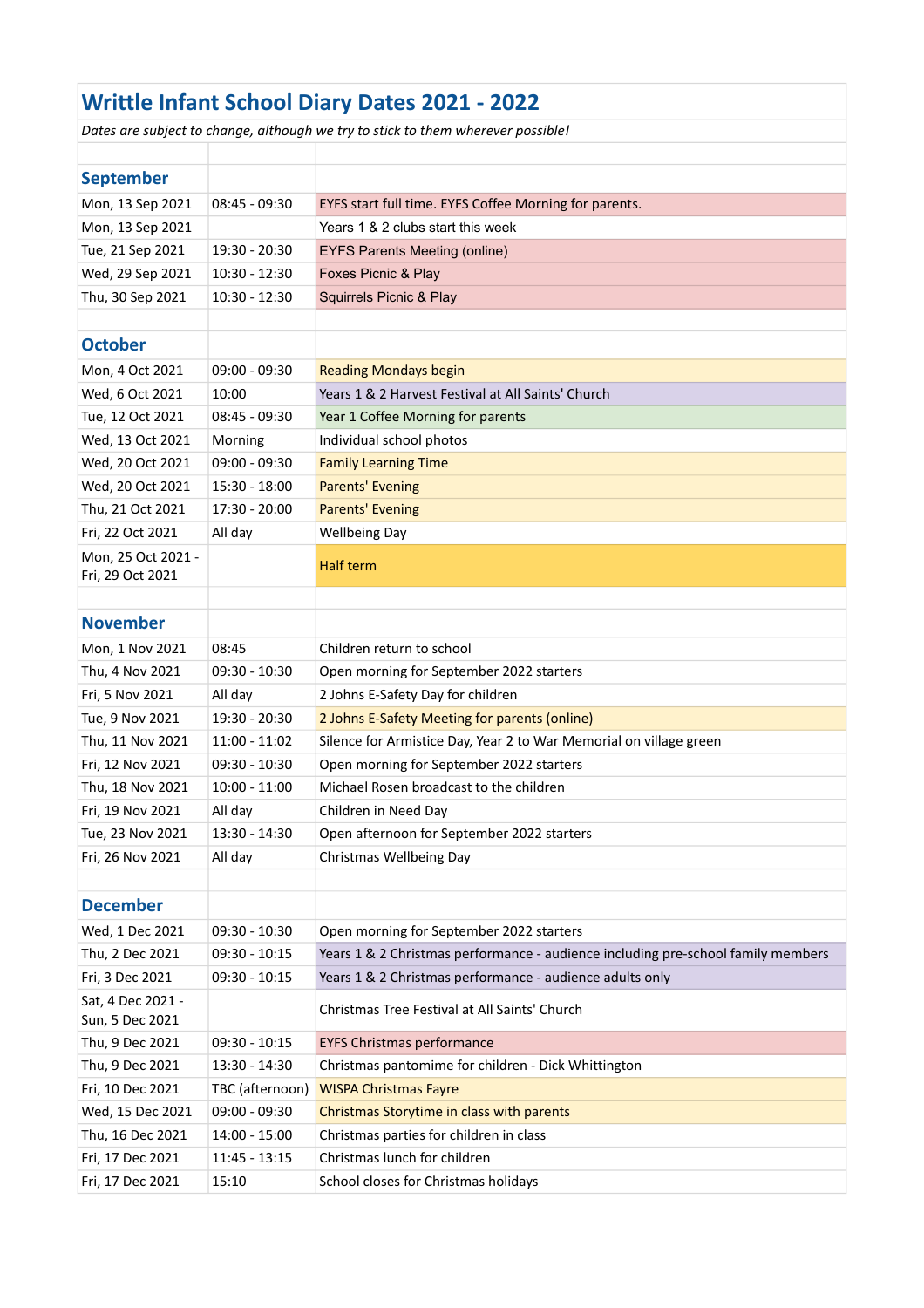| Mon, 20 Dec 2021 -<br>Mon, 3 Jan 2022  |                 | <b>Christmas holidays</b>                                 |
|----------------------------------------|-----------------|-----------------------------------------------------------|
|                                        |                 |                                                           |
| <b>January</b>                         |                 |                                                           |
| Tue, 4 Jan 2022                        |                 | Non-pupil day                                             |
| Wed, 5 Jan 2022                        | 08:45           | Children return to school                                 |
| Sat, 15 Jan 2022                       |                 | Primary school and Year 2 to Year 3 application deadline  |
| Tue, 25 Jan 2022                       | $09:15 - 09:45$ | Sharks class assembly                                     |
| Wed, 26 Jan 2022                       | $11:45 - 12:15$ | Foxes lunch with parents                                  |
|                                        |                 |                                                           |
| <b>February</b>                        |                 |                                                           |
| Tue, 1 Feb 2022                        | $09:15 - 09:45$ | Turtles class assembly                                    |
| Wed, 2 Feb 2022                        | 11:45 - 12:15   | Squirrels lunch with parents                              |
| Tue, 8 Feb 2022                        | $09:00 - 09:30$ | <b>Family Learning Time</b>                               |
| Wed, 9 Feb 2022                        | $12:05 - 12:35$ | Dolphins lunch with parents                               |
| Fri, 11 Feb 2022                       | All day         | Children's Mental Health Week Wellbeing Day               |
| Mon, 14 Feb 2022 -<br>Fri, 18 Feb 2022 |                 | <b>Half term</b>                                          |
| Mon, 21 Feb 2022                       | 08:45           | Children return to school                                 |
| Wed, 23 Feb 2022                       | $12:05 - 12:35$ | Parrots lunch with parents                                |
|                                        |                 |                                                           |
| <b>March</b>                           |                 |                                                           |
| Tue, 1 Mar 2022                        | $09:15 - 09:45$ | Dolphins class assembly                                   |
| Wed, 2 Mar 2022                        | $12:05 - 12:35$ | Sharks lunch with parents                                 |
| Thu, 3 Mar 2022                        | All day         | World Book Day                                            |
| Thu, 3 Mar 2022                        | $09:00 - 09:30$ | Family Learning Time (parents can come in costume too!)   |
| Tue, 8 Mar 2022                        | $09:15 - 09:45$ | Squirrels class assembly                                  |
| Wed, 9 Mar 2022                        | $12:05 - 12:35$ | Turtles lunch with parents                                |
| Tue, 15 Mar 2022                       | $09:15 - 09:45$ | Parrots class assembly                                    |
| Thu, 17 Mar 2022                       | $08:45 - 09:30$ | Year 2 Coffee Morning and SATS meeting for parents        |
| Fri, 18 Mar 2022                       | All day         | Red Nose Day                                              |
| Tue, 22 Mar 2022                       | 09:15 - 09:45   | Foxes class assembly                                      |
| Wed, 30 Mar 2022                       | 15:30 - 18:00   | <b>Parents' Evening</b>                                   |
| Thu, 31 Mar 2022                       | 17:30 - 20:00   | <b>Parents' Evening</b>                                   |
|                                        |                 |                                                           |
| <b>April</b>                           |                 |                                                           |
| Fri, 1 Apr 2022                        | All day         | <b>Easter Wellbeing Day</b>                               |
| Fri, 1 Apr 2022                        | 15:10           | School closes for Easter holidays                         |
| Mon, 4 Apr 2022 -<br>Mon, 18 Apr 2022  |                 | <b>Easter holidays</b>                                    |
| Tue, 19 Apr 2022                       |                 | Non-pupil day                                             |
| Wed, 20 Apr 2022                       | 08:45           | Children return to school                                 |
| Wed, 27 Apr 2022                       | 09:00 - 09:30   | <b>Family Learning Time</b>                               |
|                                        |                 |                                                           |
| <b>May</b>                             |                 |                                                           |
| Mon, 2 May 2022                        |                 | May Day Bank Holiday                                      |
| Tue, 3 May 2022 -                      |                 |                                                           |
| Fri, 20 May 2022                       |                 | Year 2 SATS held during this period (not the whole time!) |